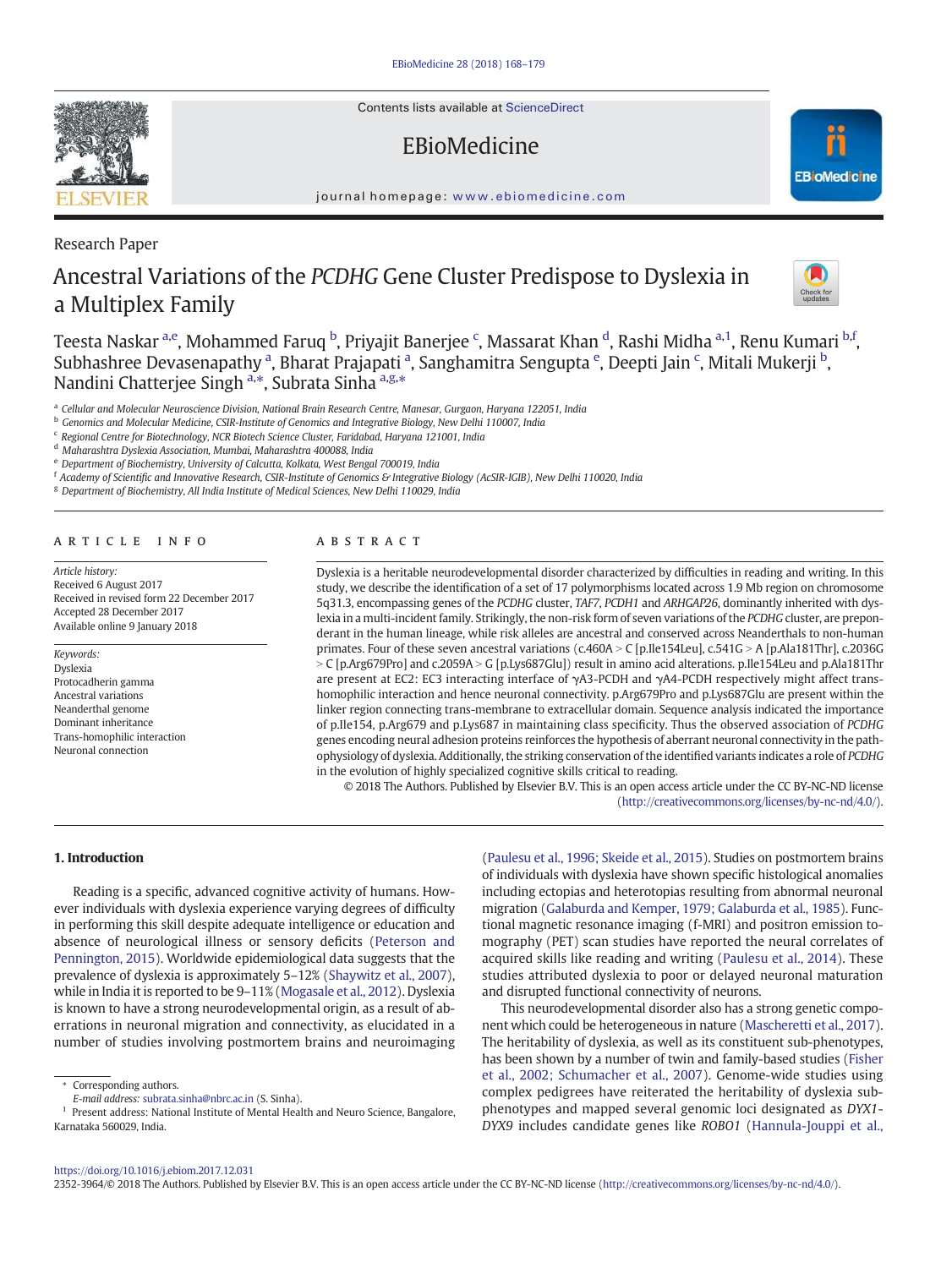2005), *KIAA0319* (Paracchini et al., 2006), *DCDC2* (Meng et al., 2005), *DYX1C1* (Tapia-Paez et al., 2008), mostly implicated in neurite outgrowth, neural connectivity, migration and development. In addition to the genes of these *DYX* loci, many other genes such as *FOXP2*, *CNTNAP2* (Peter et al., 2011)*, SLC2A3* (Roeske et al., 2011), *GRIN2B* (Mascheretti et al., 2015), *CEP63* (Einarsdottir et al., 2015) and *PCDH11X* (Veerappa et al., 2013) have been shown to be associated with dyslexia.

The studies so far indicate that dyslexia is likely to be a collection of many different endophenotypes resulting in multiple molecular and cellular pathologies. However, the basic molecular underpinnings of this disability are still elusive. Therefore, for a better understanding of the pathophysiology of reading (dis)ability, an effort to identify novel susceptible genes to the disorder, we have investigated the genetic basis of dyslexia inheritance, applying whole exome sequencing and genome wide SNP array, in a three generational family from a highly endogamous group from Western India.

We identified 17 variations present at or adjacent to the protocadherin gamma (*PCDHG)* gene cluster that co-segregated with dominantly inherited dyslexia in the family being studied. The clustered protocadherins play important roles in several steps of neural morphogenesis and connectivity. Remarkable features of the γ-PCDH proteins, including their extensive molecular diversity, enriched synaptic localization, isoform specific homophilic adhesion, cell specific expression pattern, dendritic expression and spine morphogenesis suggest their indispensable role in the development and maintenance of neural circuits and their functional maturity and connectivity (Chen and Maniatis, 2013; Schreiner and Weiner, 2010; Kostadinov and Sanes, 2015).

Clustered α and β-*PCDH* as well several non-clustered *PCDH* have been reported to be associated with many neurodevelopmental disorders like autism spectrum disorder (ASD) (Anitha et al., 2013), schizophrenia (Jiang et al., 2017), epilepsy (Cooper et al., 2016), intellectual disability. In an Indian family based study, a genome wide scan identified copy number variations of *PCDH11X*, a non-cluster protocadherin as being associated with dyslexia (Veerappa et al., 2013).

In the present study, identification of multiple variations cosegregated with dyslexia like a single haplotype block provides mechanistic insights into the disease pathophysiology. In addition, the presence of the variations on extracellular domains of γPCDHs along with the importance of p.Ile154Leu and p.Ala181Thr in trans-homophilic interactions strengthen the hypothesis of aberrant neuronal connectivity in the pathophysiology of dyslexia and could guide to generate physiologically relevant cellular and animal models. Interestingly, the striking evolutionary conservation of seven of these dyslexia associated variants, including four non-synonymous amino acid changes (c.460A  $>$  C [p. Ile154Leu], c.541G > A [p.Ala181Thr], c.2036G > C [p.Arg679Pro] and  $c.2059A > G$  [p.Lys687Glu]), indicates their evolutionary significance in the development of cognitive substrates underlying the unique human ability to read.

# 2. Materials and Methods

#### *2.1. Participants*

An extended family KA25 with familial dyslexia were identified for this study (Fig. 1). Twenty members out of twenty six, were included in this study. The study was approved by the Institutional Human Ethics Committee of National Brain Research Centre, Manesar, India and signed informed consent was obtained from all the participants in accordance with the Declaration of Helsinki. In case of children, the signed informed consent was obtained from their parents. Members of the family were in the age range of 4–78 years; while tests for reading were administered to the 7–70 years age group. Except for two participants (IV-8 and IV-9), all others had a graduate degree and had received at least 15 years of academic education in English. They all reported English as their preferred and proficient language and hence languages and reading assessments were carried out in English, using Dyslexia Assessments for Languages of India (DALI) (see Web Resource). DALI is a standardized and validated battery of assessments developed by the National Brain Research Centre, India and is available in four Indian languages namely Hindi, Marathi, Kannada and English. Non-verbal intelligence quotient was assessed using Standard Progressive Matrices (Raven, 2000). Participants were interviewed individually to ascertain reading history, difficulties during schooling and performances in their remedial classes for those who had undergone the remedial program.

## *2.2. Whole Exome Sequencing*

Whole exome sequencing was performed for individuals II-1 II-9, III-1, III-2, III-3, III-4, III-8, III-9, IV-1, IV-2, IV-3, IV-6 and IV-7 on Illumina Hi-seq 2000. For each sample, 2 μg of non-degraded high molecular weight genomic DNA was used by following manufacturer's protocol.

Bioinformatics analyses and quality check of sequence reads were done through genome reassembly pipeline of NGS toolkit (Patel and Jain, 2012). After ensuring quality, raw sequence reads of two endsequenced read files were mapped to human indexed reference genome file (Grch37/hg19) by using Bowtie2 (Langmead and Salzberg, 2012). Variant calling from (Sequence Alignment Map) SAM aligned file was performed by using SAMTools (Li et al., 2009) following conversion of SAM file to BAM (Binary Alignment/Map format) file using 'samtools view' parameter, sorting of BAM file using 'samtools sort' parameter, indexing of BAM file using 'samtools index' parameter, generating variation BCF (binary) file using 'samtoolsmpileup' and converting BCF (binary) file to VCF (text) variation file using bcftools. To recalibrate the base quality score as well the local alignment around insertions and deletions was done by GATK31 method. After passing the data QC (80% coverage,  $>25\times$  depth), total 156,294 variations were found to be shared among all thirteen individuals.

#### *2.3. Variant Prioritization*

The variants were prioritized on the basis of dominant inheritance pattern of the disorder in this family. Therefore all 156,294 variations from whole exome sequencing, were filtered out for the risk alleles that were either heterozygous or homozygous in affected individuals against homozygous non-risk genotypes in unaffected individuals. As per the dominant model, it was assumed that one copy of the risk allele was sufficient to develop the disorder.

# *2.4. Genome Wide SNP Scan*

Each DNA sample from the family KA25 was genotyped for 719665 SNP marker using Illumina Human Omni express12v1-1. 1 μg DNA per sample was used for the fragmentation process followed by PCR enrichment for SNP. Initial genomic data scan was performed by using iScan (Illumina). Variants were annotated by ANNOVAR (Wang et al., 2010) and after generating the base call files all the individual files were merged and processed in Genome Studio 1.7 where a final file was generated and analyzed.

#### *2.5. Multiple Sequence Alignment*

To investigate conservation of each identified variations within the Neanderthal genome (Prüfer et al., 2017) and primate groups, we have performed the multiple sequence alignment of the flanking sequences of each SNPs using NCBI blast tool, clustal-w and t-coffee (Notredame et al., 2000). Results were generated using ESPript (Gouet et al., 1999). Primate sequences were collected from both UCSC and NCBI database. Neanderthal genome sequences were obtained from the 'Ancient Genome Browser' (see Web Resource) of the Department of Evolutionary Genetics, Max Planck Institute of Evolutionary Anthropology, Leipzig, Germany and also from the UCSC Genome Browser.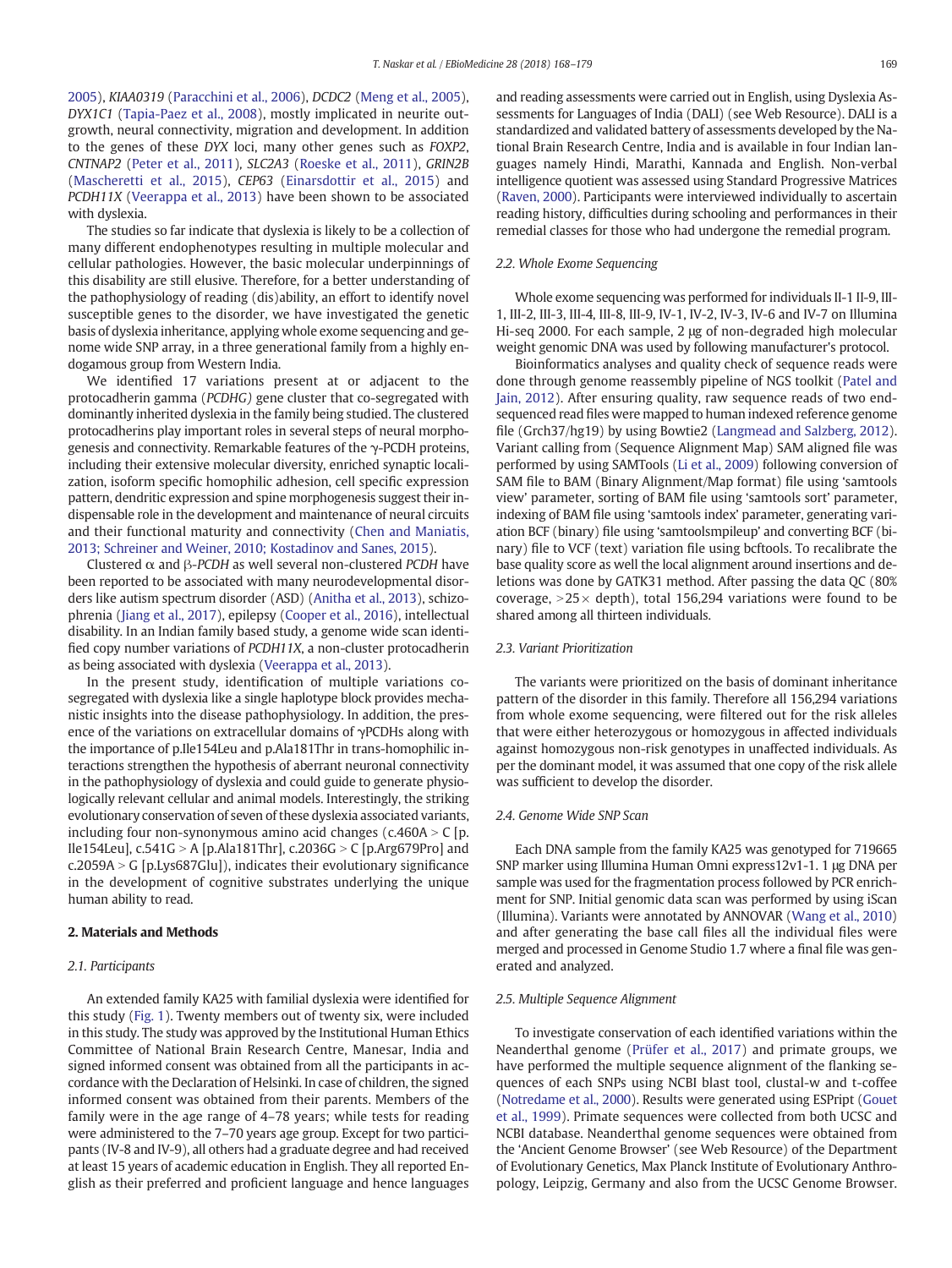

Fig. 1. Variations co-segregating with familial dyslexia following dominant inheritance pattern. Pedigree of the extended family KA25. Black filled symbols indicate individuals with dyslexia; white symbols indicate asymptomatic individuals. Symbols with question marks indicate undiagnosed/unknown dyslexia status, 'n' within diamond shaped box indicates unknown lineage information and NA marked individuals have been excluded from the study due to unavailability. Generations are marked with Roman numbers on the left of the image and individuals are counted from left to right. Names of the 17 variations are written on the extreme left of the image and the genotypes of these variants are written under each members of family. Genotypes enclosed in the box indicate the risk haplotype. Individuals marked with asterisk were selected for exome sequencing while the SNP array was performed for entire family.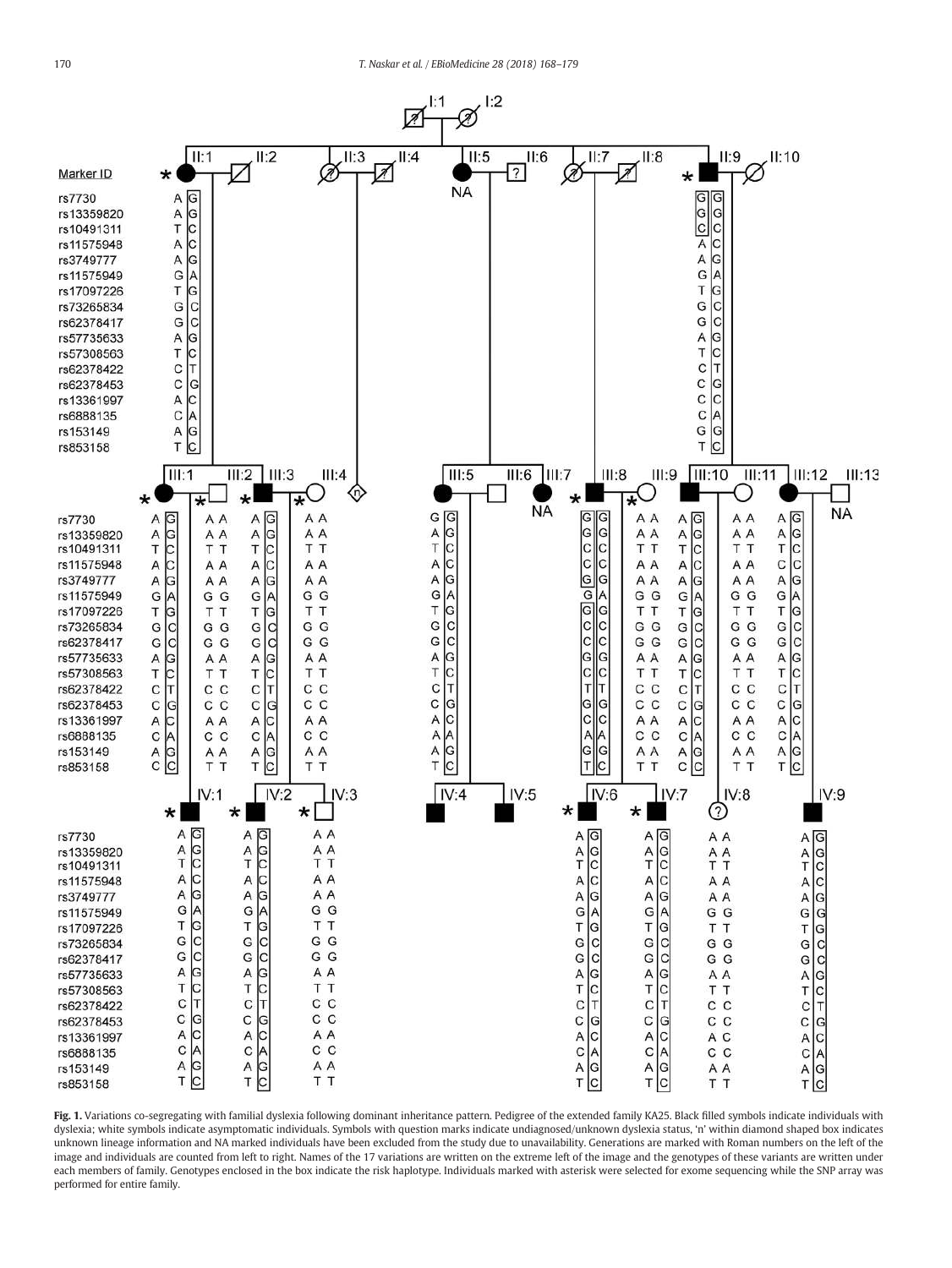We have also considered the Multiz Alignment 100 vertebrates from UCSC Genome Browser. Whole protein alignment for γA4-PCDH, γA3- PCDH and γB2-PCDH were performed within primate lineages.

## *2.6. Homology Model Construction*

The template (PDB code: 4ZI9) used for homology modelling of the γA4Pcdh and γA3Pcdh was selected on the basis of resolution, homology and trans dimeric orientation. 4ZI9 describing the structure of mouse γA4PCDH was found to be the best possible template which contains EC1–3. Wild type and mutant human γA4PCDH and γA3PCDH EC1–3 was modeled using Discovery Studio 3.5 (Dassault Systèmes BIOVIA, Discovery Studio Modelling Environment). Sequence of the 4ZI9 structure was aligned against the target sequence to identify the matched regions. Based on the atomic coordinates of the template, homology model of the monomeric target protein was constructed. Dimeric model was then constructed by structural superimposition of the monomeric model on the template (PDB code: 4ZI9). The model was then energy minimized using the steepest descent (Max steps 100) with the CHARM force field. Constructed models were verified by Ramachandran plot in Coot (Emsley and Cowtan, 2004) and figures were generated by DS Visualizer (BIOVIA). Electrostatic potential surface was calculated by APBS plugin in PyMol (DeLano, 2002). Multiple sequence alignment was performed by T-Coffee server and results were generated using ESPript (Gouet et al., 1999).

# *2.7. Brain Region Speci*fi*c Gene Expression Pro*fi*le of PCDHG*

Brain region specific gene expression profile of the genes of *PCDHG* cluster was used to generate a heatmap by using Excel utilities and Python script. The raw microarray data of developing human brain was obtained from the Allen Brain Atlas (Miller et al., 2014). The original dataset (expression.csv) was divided into three categories: prenatal; postnatal till 4 years; and adults. In all cases, the average expression value (statistical mean) of each gene corresponding to the brain region, was considered to generate the heatmap on which genes were put on the X axis while Y axis contains the brain regions. The expression value was scaled from 5 to 8. The level of gene expression was measured with RPKM (Reads per Kilobase Million) unit.

## 2.8. eQTL Analysis of the Identified Variants

Computed expression quantitative trait loci (e-QTL) results from the genotype tissue expression (GTEx) generated eQTL dataset were analyzed for the identified variations (GTEx Consortium, 2017; Pirinen et al., 2015). Box plot representation of the rank normalized gene expression data of individual SNPs were downloaded from the GTEx portal.

# 3. Results

# *3.1. Ascertainment of the Dyslexia Status*

The participants in the family (KA25) under study, who scored  $< 1.0$ SD below the mean in at least two tests were diagnosed as Dyslexic (Table S1). In addition, the performance of each individual was compared with their previous clinical records and history. Out of twenty family members, sixteen furnished past clinical records. Subjects II-9, III-1, III-3, III-5, III-8, III-10, IV-2, IV-6 and IV-9 were considered as dyslexics on the basis of their performances score on current test battery as well past clinical records, self-reports, history of remediation etc. IV-7 was considered to have dyslexia because of his authenticated and extensive clinical records, although the current test battery could not differentiate him from the unaffected members. II-1, III-12 and IV-1 were categorized to have dyslexia on the basis of past clinical records and self-reported history as they were not available for the current assessment even though their DNA was available for genotyping. III-2, III-4, III-11 and IV-3 were classified as normal readers on the basis of their current assessment records, past clinical history and self-reports while III-9 was categorized according to self-reports and past clinical diagnosis. II-6 was too old and IV-8 was too young to assess and hence not included in determining genetic association even though their DNA was available.

# *3.2. Variations of the Protocadherin Gamma Gene Cluster Are Co-Segregated with Dyslexia*

KA25, a three generation multiplex family from a highly endogamous community, presented the possibility of identifying variations associated with dyslexia by whole exome sequencing. A total of 22 single nucleotide variations were identified to be associated with dyslexia by following the dominant pattern of inheritance. Out of 156294 variants, these 22 variants were either homozygous or heterozygous for risk allele among all affected individuals while homozygous for non-risk allele among all unaffected individuals. These variants mapped to chromosomes 1, 2, 3, 5, 9, 12, 14, 15 and 21 (Table S2). Thirteen of these variations were in a strong linkage disequilibrium (LD) with each other and located on chromosome 5q31.3 (Table 1, Figs. 1 & 2). 12 variations were validated using Sanger sequencing in all members of the family KA25 as well as in unrelated normal readers ( $n = 56$ ) from the same ethnic group (Table S3). However, genotype of rs62378403 could not be validated with Sanger sequencing and hence not included in further analysis.

Ten out of twelve variations were mapped to protocadherin gamma (*PCDHG*) gene cluster in chr5q31.3. The PCDHG cluster proteins are the putative trans-synaptic recognition molecules. Genes of *PCDHG* cluster are predominantly expressed in the developing human brain, especially in the regions important for cognition and learning (Fig. S1). They comprise of 22 homologous variable exons arrayed tandemly, with each variable exon following three constant exons and stochastically express transmembrane protein isoforms with similar functions. Each of these isoforms consists of six extracellular cadherin (EC) repeats followed by transmembrane helix and C-terminal intracellular domain (Wu and Maniatis, 1999). All the identified variants were located on the variable exons (Fig. 2), which encode extracellular domains of the respective proteins. Within chr5q31.3, we have also identified variants, rs7730, located in TATA-Box Binding Protein Associated Factor 7 (*TAF7*), an intronless gene, flanked by protocadherin beta and gamma clusters that have diverse function in transcription initiation (Gegonne et al., 2006) and rs853158, located in *ARHGAP26* (Fig. 2). *ARHGAP26* encodes Rho GTPase activating protein 26 which belongs to the family of GTPase regulator associated with FAK (GRAF1) and is abundant in neonatal brain (Lucken-Ardjomande Hasler et al., 2014).

For a cross genomic validation of the identified loci, we performed genome wide SNP genotyping and a total of 719,665 variations were analyzed for prioritization using the same procedure previously employed in the exome sequencing variation prioritization process. A total of 21 single nucleotide variations across chromosome 2, 3, 4, 5, 7, 9, 14 were identified to segregate in an autosomal dominant manner (Fisher's exact test  $P < 0.0001$ ) (Table S4) with dyslexia in the family KA25.

We have investigated the variations present on common overlapping genomic regions of exome sequencing and genome wide genotyping. Thus variations located on chr5q31.3, were considered further. Among these, rs13359820 was present in *TAF7*, while non-coding variants rs10491311 and rs13361997 mapped to the *PCDHG* cluster. rs6888135 mapped to protocadherin 1 (*PCDH1*) gene which is located between the *PCDHG* gene cluster and *ARHGAP26*, while rs153149 was present in the intergenic region of *PCDH1* and *ARHGAP26*. rs153149 lying within the CTCF/ cohesion (Rad21) contact domain (chr5:141439092-141439557) and mapped to the regulatory sites of glucosamine-6-phosphate deaminase 1 gene *GNPDA1* (Fig. S2). *PCDH1*, a non-cluster protocadherin, is also largely expressed in the nervous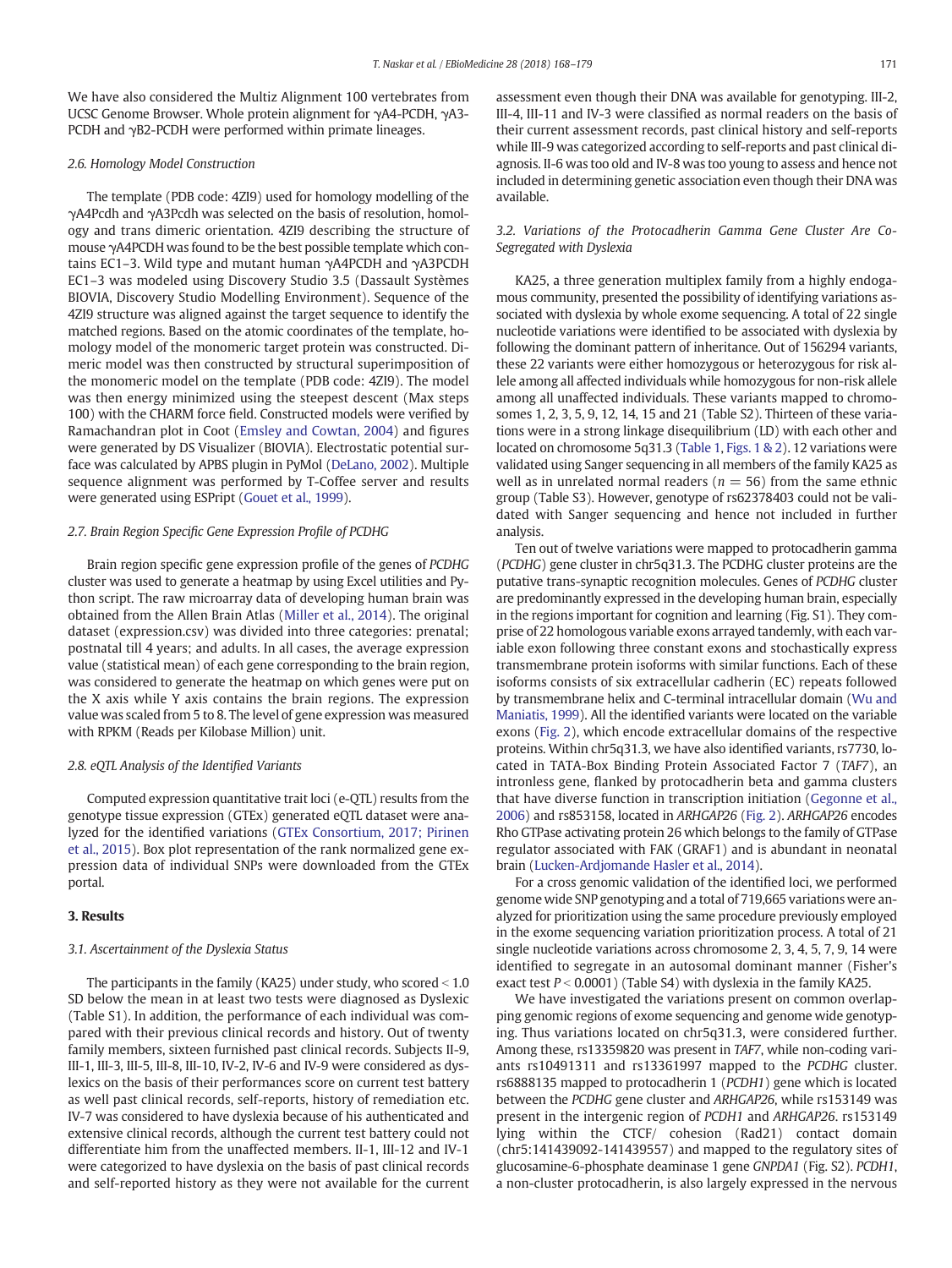| Table 1                                                                              |
|--------------------------------------------------------------------------------------|
| List of the identified variations co-segregated with dyslexia with SNP consequences. |

| Position       | Gene name                          | SNP Id     | Source    | Nucleotide change    | Amino acid change | SNP consequence            |
|----------------|------------------------------------|------------|-----------|----------------------|-------------------|----------------------------|
| Chr5:140698165 | TAF7                               | rs7730     | Exome seq | $c.*397T > C$        |                   | 3 <sup>'</sup> UTR variant |
| Chr5:140701730 | TAF7                               | rs13359820 | SNP array | c.-2119T > C         | -                 | Intron variant             |
| Chr5:140717739 | PCDHGA1                            | rs10491311 | SNP array | $c.2421 + 5067T > C$ |                   | Intronic                   |
| Chr5:140724060 | PCDHGA3                            | rs11575948 | Exome seq | c.460A > C           | p.Ile154Leu       | Non-synonymous missense    |
| Chr5:140731408 | PCDHGB1                            | rs3749777  | Exome seq | c.1581A > G          | p.Thr527          | Synonymous                 |
| Chr5:140735215 | PCDHGA4                            | rs11575949 | Exome seq | c.541G > A           | p.Ala181Thr       | Non-synonymous missense    |
| Chr5:140736474 | PCDHGA4                            | rs17097226 | Exome seq | c.1800T > G          | $p$ .Thr $600$    | Synonymous                 |
| Chr5:140741673 | PCDHGB2                            | rs73265834 | Exome seq | c.1971G > C          | p.Thr657          | Synonymous                 |
| Chr5:140741738 | PCDHGB2                            | rs62378417 | Exome seq | c.2036G > C          | p.Arg679Pro       | Non-synonymous missense    |
| Chr5:140741761 | PCDHGB2                            | rs57735633 | Exome seq | c.2059A > G          | p.Lys687Glu       | Non-synonymous missense    |
| Chr5:140744395 | PCDHGA5                            | rs57308563 | Exome seq | c.498T > C           | p.Serieser166     | Synonymous                 |
| Chr5:140755387 | PCDHGA6                            | rs62378422 | Exome seq | c.1737C > T          | p.Pro579          | Synonymous                 |
| Chr5:140787850 | PCDHGB6                            | rs62378453 | Exome seq | c.81C > G            | p.Pro27           | Synonymous                 |
| Chr5:140863674 | PCDHGC3                            | rs13361997 | SNP array | $c.2430 + 5561A > C$ | $\qquad \qquad$   | Synonymous                 |
| Chr5:141254063 | PCDH1                              | rs6888135  | SNP array | $c.40 + 3725G > T$   |                   | Intronic                   |
| Chr5:141439358 | Intergenic b/w MRPL11P2 and NDF1P1 | rs153149   | SNP array | g.141439358A > G     | -                 | Non-coding                 |
| Chr5:142605172 | ARHGAP26                           | rs853158   | Exome seq | c.*3161T > C         |                   | Downstream variant         |

system, and plays multiple roles during tissue-specific and circuitspecific neuronal development viz. establishment of specific synaptic connections, neuronal migration and maintenance of adult hippocampal circuitry (Redies et al., 2008; Kim et al., 2010). Taken together, 17 variations (12 from exome sequencing and 5 from SNP array) located across 1.9 Mb regions (140698165–142,605,172 bp) of chromosome 5q31.3 (Figs. 1 & 2) were identified to be co-segregating with dyslexia in the family KA25. Four non-synonymous *PCDHG* variations result in single amino acid alterations, which are rs11575948; c.460A  $>$  C (p. Ile154Leu) in  $\gamma$ A3-PCDH; rs11575949; c.541G > A (p.Ala181Thr) in γA4-PCDH. rs62378417; c.2036G > C (p.Arg679Pro) and rs5773563;

c.2059A > G (p.Lys687Glu) in γB2-PCDH. The identified variations on chr5q31.3 were considered further based on the possible functional consequences of non-synonymous alterations, along with the evolutionary significance and significant e-QTL effect of non-coding variants.

*3.3. Alternative Alleles are Associated with Reduced In-Vivo Expression in Basal Ganglia*

Among the seventeen identified variants, three non-coding variants such as rs7730, rs13359820, rs10491311 are reported as expression quantitative trait loci (eQTL) with substantial effect sizes and associated



Fig. 2. Overview of variations in chr5q31.3. Schematic diagram includes *PCDHG* gene cluster of chromosome 5q31.3 from approximately 140,690,000–140,890,000 bp, drawn to scale (with coordinates according to GRCh37/hg19 taken from UCSC genome browser). First exons of each isoform genes are depicted as filled blue box. SNPs indicated with red colored lines.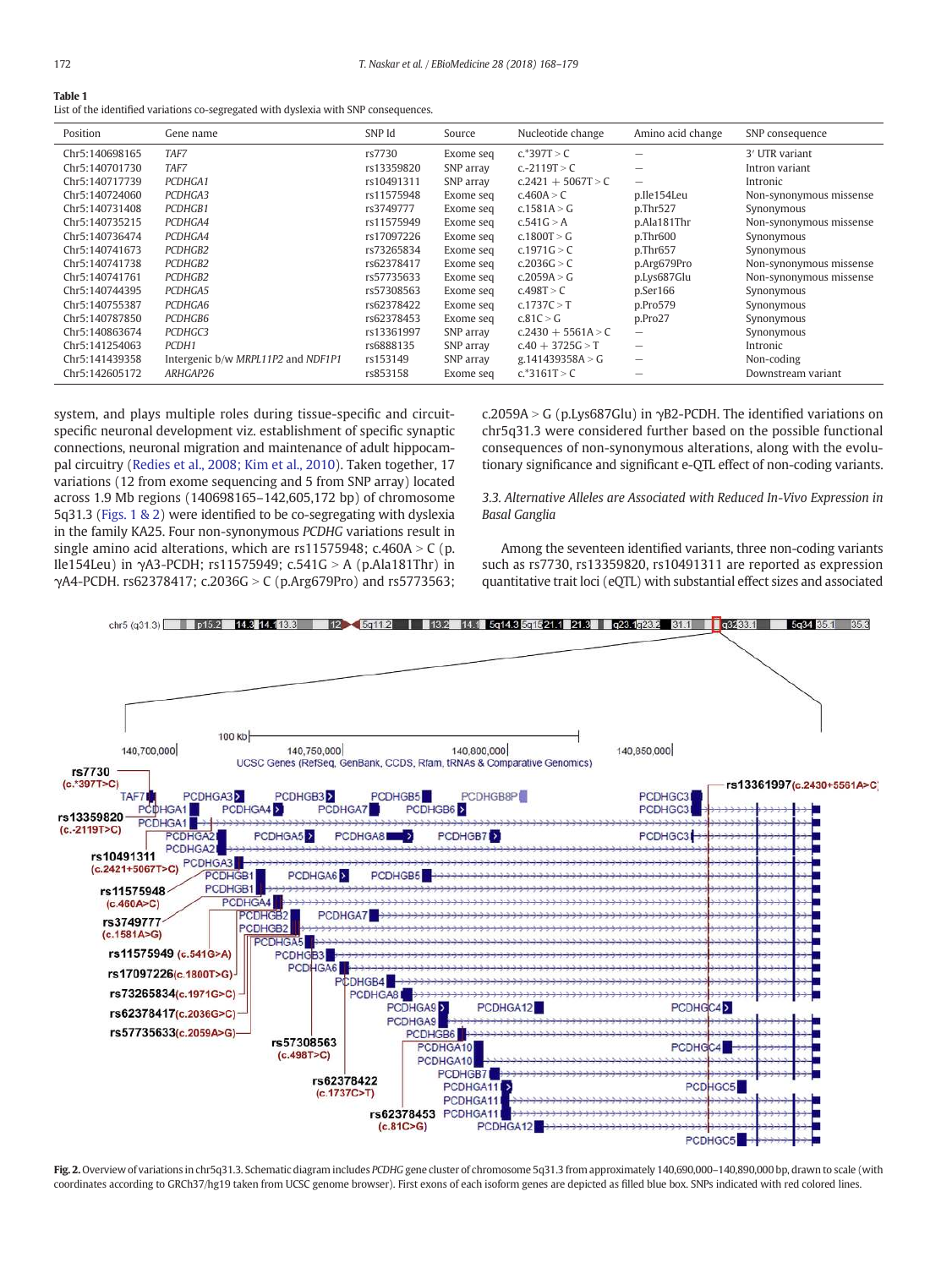*T. Naskar et al. / EBioMedicine 28 (2018) 168*–*179* 173



Fig. 3. Incidence of lineage specific variations of PCDHG gene cluster. Figure depicts the multiple sequence alignments of seven variations throughout primates to Neanderthal to human lineage. The identified variations where the risk allele is the ancestral while the non-risk allele is the preponderant human form, are marked with arrow. The respective alleles are bordered with a red-brown box.

with the expression of *PCDHGA1* gene (Fig. S3). According to Genotype Tissue Expression (GTEx) RNA sequence dataset, the alternative alleles of these variations exhibit significantly reduced expression ( $P = 5.9$ )  $\times$  10<sup>-6</sup> for rs7730 and rs10491311;  $P = 1 \times 10^{-5}$  for rs13359820) mostly in the caudate (basal ganglia) regions of the brain (Table S5). In basal ganglia, each of the alternative alleles is associated with reduced expression of *PCDHGA1* gene. There are only 2 homozygous alternative genotypes ( $N = 2$ ) and 31 heterozygous genotypes ( $N = 31$ ) for both rs7730 and rs10491311 SNVs. Similarly, there are 3 homozygous alternative genotypes ( $N = 3$ ) and 30 heterozygous genotypes ( $N = 30$ ) for rs13359820. Therefore heterozygous forms of these variations have a significantly lower expression compared to homozygous reference and minimal expression for homozygous mutant (Fig. S3). Previously, imaging studies have implicated basal ganglia in playing a crucial role in the hyperactivation of the brain's caudate region, a phenomenon comes with the consequence with dyslexia (Hoeft et al., 2007; Krishnan et al., 2016). Such preceding observations prompt a relevant association of these variations with reading difficulties.

# *3.4. Evolutionary Characteristics of Identi*fi*ed Protocadherin Variations*

Seven of the identified variations (rs11575948, rs11575949, rs57308563, rs73265834, rs62378417, rs57735633, rs13361997) of chr5q31.3, have several evolutionary characteristics. Multiple sequence alignment revealed that the alternative form of each of these loci are conserved within non-human primates whereas the wild type forms are preponderant in human (Fig. 3). The ancestral form of each locus was part of the risk haplotype and had a ubiquitous presence across

all affected members, while the human specific alleles of these seven loci were omnipresent in all the unaffected members of the family. Interestingly alternative forms of six of these ancestral variants (rs11575948, rs11575949, rs57308563, rs73265834, rs62378417, rs57735633) are also found in Neanderthal genome. Furthermore, comparative genomic analysis of 100 vertebrates (Multiz Align) according to UCSC genome database shows that the wild type non-risk form c.2036G of (rs62378417) *PCDHGB2* is exclusively present only in humans and c.2430 + 5561A of (rs13361997) *PCDHGC3* is exclusive to only in hominins (humans and Neanderthals) but none of the other 100 vertebrates.

The four amino acid altering changes follow the same conserved pattern in the corresponding protein sequences. p.Ile154Leu and p. Ala181Thr are present in the EC2 domain of γA3PCDH and γA4PCDH respectively (Fig. 4a and b). Multiple sequence alignment of the γA3PCDH and γA4PCDH in orthologs showed that the residue Ile154 is Leu in all except γA3PCDH of humans (Fig. 4c) and Ala181 is Thr in all the primates except humans (Fig. 4d).

# *3.5. Functional Characterization of Identi*fi*ed Alterations through Homology Modelling*

# *3.5.1. Homology Models of* γ*A3PCDH and* γ*A4PCDH and Implications of Observed Alterations*

The clustered PCDH proteins contain six extracellular (EC) cadherin repeats (EC1–6) with similar structures. p.Ile154Leu in γA3-PCDH and p.Ala181Thr in γA4PCDH are present in the EC2 domains of respective proteins (Fig. 4a and b). Cell-cell recognition of PCDH involves EC1–4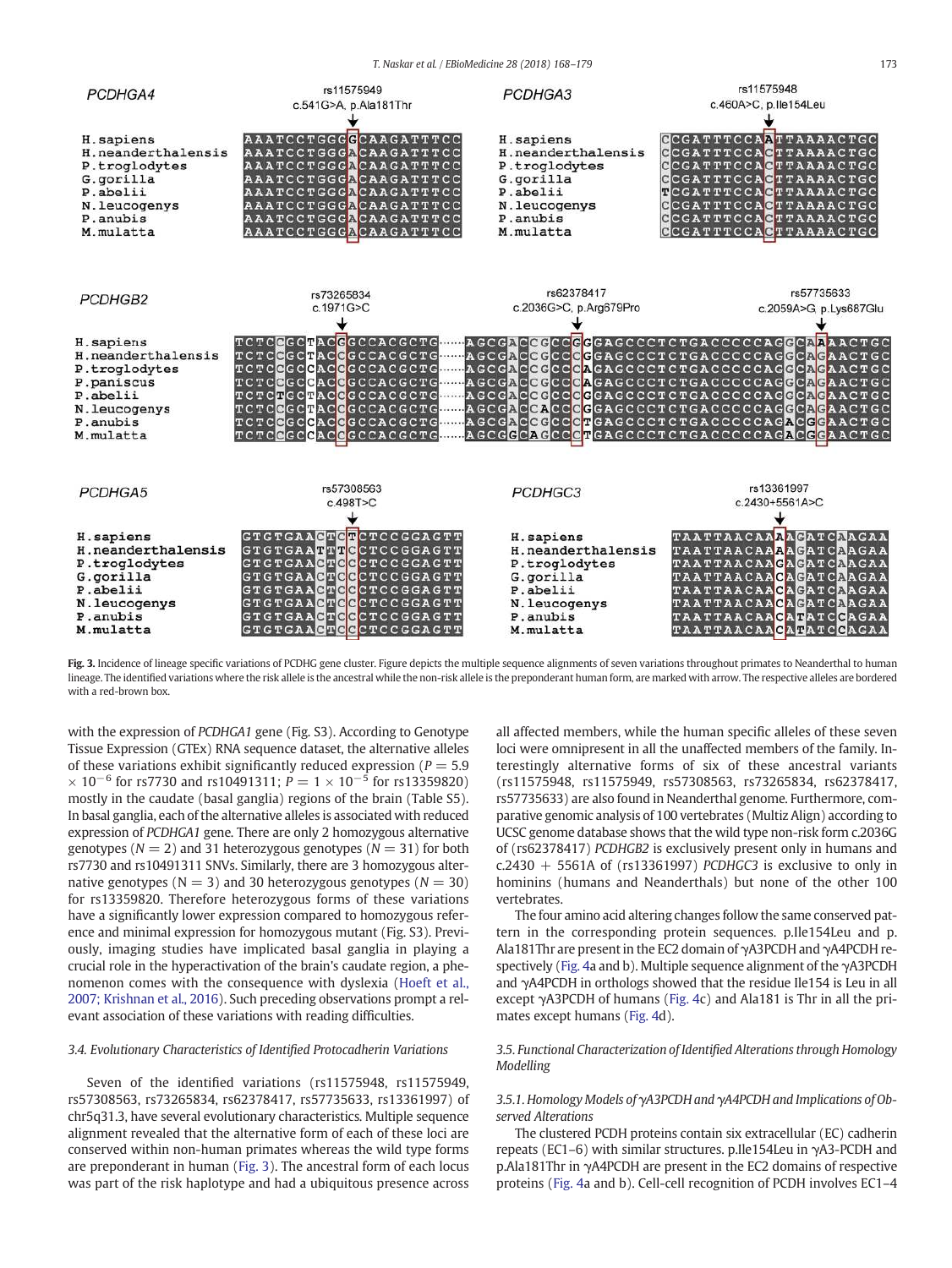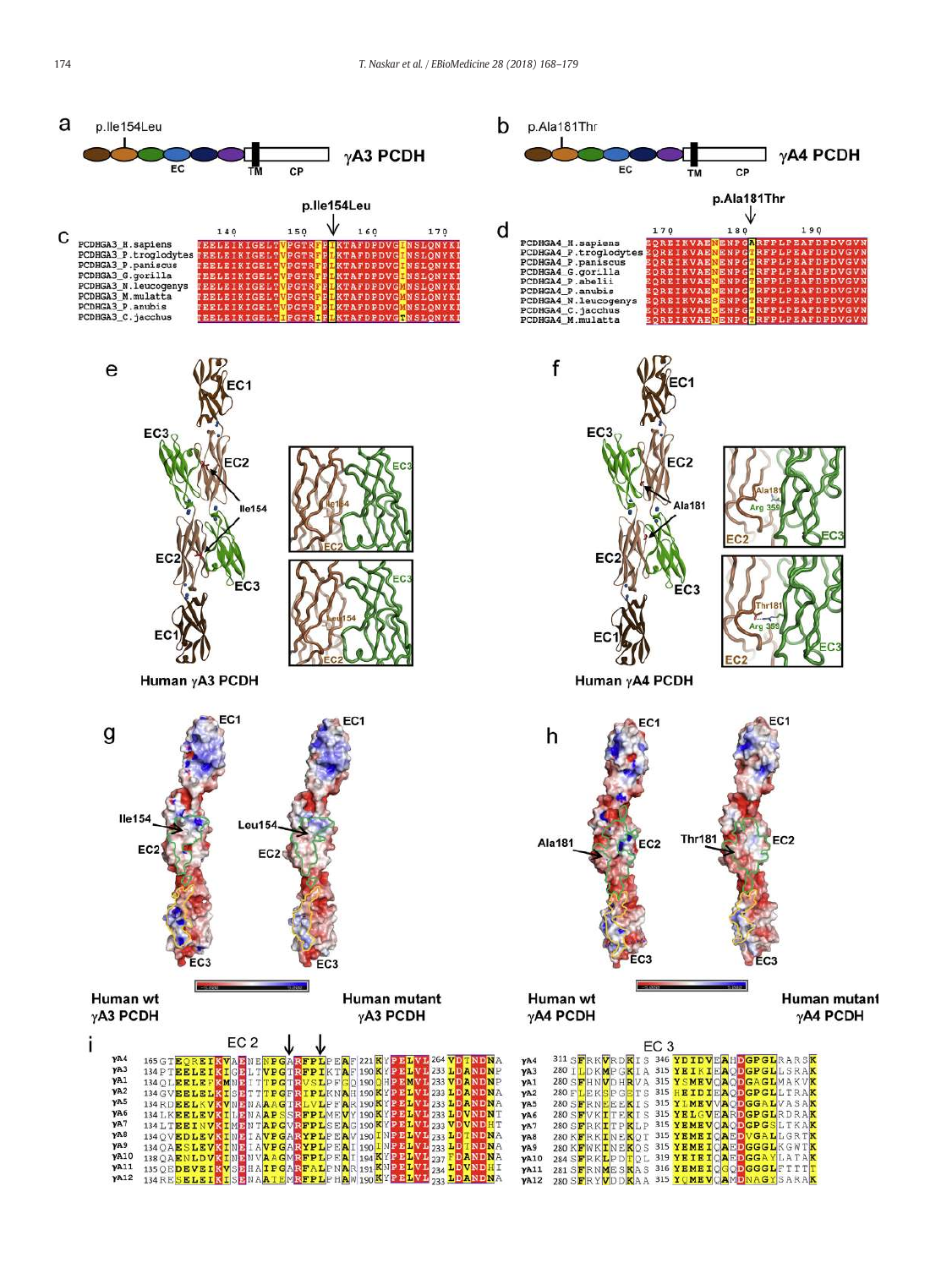interface as shown structurally and experimentally through mutagenesis (Rubinstein et al., 2015; Goodman et al., 2016a; Nicoludis et al., 2015). Since crystal structures of human PCDH are not currently available, in order to analyze the possible effect of mutation of the residues p.Ile154Leu in γA3-PCDH and p.Ala181Thr in γA4PCDH, both of which lie in the EC2 domain (Fig. 4e & f), homology based models were constructed.

The protein sequences for the human γA4PCDH and γA3PCDH were obtained from NCBI database. EC1-EC3 of the human wild-type and mutant (Ile154Leu) γA3PCDH (Fig. 4e), as well as the human wild type and mutant (Ala181Thr) γA4PCDH (Fig. 4f), were independently modeled using high-resolution (1.7 Å) crystal structure of mouse γA1protocadherin EC1–3 dimer (PDB code: 4ZI9) as the template. The template shares 79% homology and 61% identity to *Homo sapiens* γA4 and γA3-PCDH EC1–3. The extracellular cadherin domains consist of Greek-key ß-sandwich motif and are arranged in tandem with the linker region between them. Each of the linker regions contains three conserved  $Ca^{+2}$  binding sites (Nagar et al., 1996). We predict that all linkers between the EC domains will be occupied by  $Ca^{+2}$  ions since the calcium binding motif is conserved in the human proteins. A conserved disulfide bond is present between Cys127 and Cys133 in γA4PCDH and Cys96 and Cys102 γA3PCDH models. Similar to the template, the models display an antiparallel arrangement of the two monomers for the formation of dimer such that EC2 from one protocadherin interacts with EC3 from the other. This arrangement is important for the formation of specific trans-homophilic interactions (Goodman et al., 2016b). The models of the wild-type and altered γA4PCDH dimer shows good stereochemistry with main chain conformations for 95.8% and 94.9% of amino acids being present in the most favored region of the Ramachandran plot respectively. The reliability of the wild-type and altered dimer γA3PCDH was also analyzed and 95.8% and 96.4% residues were found to be in the most favorable region of the Ramachandran plot respectively. Overall, our models show canonical features of the other protocadherins and can be utilized for the analysis of the mutations.

The dimer model was also constructed for both γA3PCDH and γA4PCDH based on the template dimer structure. The interface residues were identified from the model. These residues are present in the EC2 and EC3 domains. This region overlaps with the specificity determining region of EC2–3 of mouse Pcdh and is involved in the trans-homophilic interactions (Goodman et al., 2016a; Nicoludis et al., 2015). Ile154 and Ala181 are present in the loop between beta strand 1 ( $\beta$ 1) and 2 ( $\beta$ 2) of EC2 which interacts with the last beta strand (β7) of EC3. There is no major structural change between the wild-type and the mutant proteins. In case of the γA4PCDH mutant Ala181Thr, a small hydrophobic residue (Ala) is replaced by larger hydrophilic residue (Thr). Ala181 does not participate in the trans-homophilic interactions in the wildtype model. On the other hand, Thr181 shows interaction with Arg359 of the trans protomer in the mutant model, (Fig. 4f insert view). Thus, the models reveal that the mutation converts this residue from a solvent-accessible to being part of interacting interface. In the structure of mouse γA1Pcdh (template), although there is a Thr present at position 181 it does not participate in trans protomer interaction due to absence of Arg359 (replaced by Met) instead, it forms intra protomer hydrogen bond with Thr147. Ile154Leu mutation in γA3PCDH does not result in any major structural changes and the analysis of interface using COCOMAPS webserver (Vangone et al., 2011) shows similar buried surface area between wild-type γA3PCDH (1407 Å2) and mutant dimer (1454 Å2). Residue Ile154 is pointing toward the hydrophobic core of the EC repeat, its mutation to Leu in our models does not perturb protein folding or the stability of the core structure. The ability of this mutation to allosterically alter the interaction interface cannot be ruled out completely.

Electrostatic potential surface calculations were carried out to assess the change in the charge as well as the shape of the surface in the wildtype and mutant proteins (Fig. 4g and h). The analysis reveals that there are changes in the surface properties on mutation. It is possible that these mutations may result in subtle changes in the specificity and or affinity of the trans-homophilic interactions in protocadherins. In addition, these mutations can also exert an indirect effect through allostery to alter the strength of cell-cell adhesion.

Interestingly, multiple sequence alignment of EC2 and EC3 region of 12 different γAPCDH isoforms of humans show that the interaction interface is not conserved (Fig. 4i). This is expected, as this region is important for distinguishing one isoform from another. Any mutation within this region can result in alteration of specificity of the homophilic interactions. p.Ile154Leu and p.Ala181Thr are present within this region of γA3PCDH and γA4PCDH respectively. Interestingly, residue 154 is leucine in all the γA isoforms except γA3PCDH (Ile154). Yet these altered residues are strictly conserved between the orthologs of a particular isoform.

#### *3.5.2. Implication of mutation in the linker region of human* γ*B2PCDH*

The mutation p.Arg679Pro and p.Lys687Glu in the human γB2PCDH lie in the linker region between EC6 and transmembrane domain of the protocadherin gamma (Fig. 5a). Although EC6 subdomain is involved in cis-interactions, the role of the linker region is not clear. Currently, there is no structural information available on the linker region between the EC6 and the transmembrane domain from any protocadherins subgroup or the cadherin superfamily. This region is not present in any of the constructs crystallized so far and hence it was not modeled. Arg to Pro and Lys to Glu conversions are otherwise drastic mutations and may affect folding or protein stability in general. These mutations can also result in the change in the rigidity of the linker region and may affect the formation of the stable cis and/or trans interactions.

Structure prediction of the linker region using the Predict Protein server (https://www.predictprotein.org/home) shows that this stretch has a small helix at the N and C terminus and unstructured region inbetween. In fact, structure prediction of all the PcdhγB sequences yields the same result. Multiple sequence alignment of this region shows that Pro and Glu are highly conserved within primate orthologs (Fig. 5b) as well as between different isoforms of humans (Fig. 5c). Arg and Lys possibly define the identity of γB2PCDH class of protocadherin. Once these residues are mutated to Pro and Glu respectively, the identity of this class could be compromised.

In vitro studies suggest that the γPCDH can undergo cleavage by metalloproteinases near the membrane to release the ectodomain (EC1–6) (Reiss et al., 2006; Haas et al., 2004). The cleavage site for these proteases is present in this linker region. Alterations within this region may affect the binding and cleavage by these metalloproteinases.

Fig. 4. Alterations of γA4-PCDH and γA3-PCDH are present in the interacting interface of specificity determining region. (a) Schematic diagram of γA4-PCDH and (b) γA3-PCDH depicting the position of the amino acid alteration. Extracellular domain (EC), transmembrane domain (TM) and cytoplasmic domain (CP) are labeled. (c) The portion of the sequence alignment among different orthologs of γA3PCDH and (d) γA4PCDH showing interfacing region of EC2: EC3. (e) Homology model of the trans dimer of the wild type γA3PCDH (EC1-3) and (f) wild type γA4PCDH (EC1–3). The structures are depicted in ribbon and bound calcium ions are seen as cyan spheres. The residues Leu154 in γA3PCDH and Ala181 in γA4PCDH are shown in red stick. The inset shows enlarged view of the wild type proteins at the top and mutants in the lower panel. The amino acids are shown as sticks and hydrogen bond is shown as a black broken line. (g) Electrostatic surface potential of wild type and altered γA3PCDH and (h) wild type and altered γA4PCDH wild type and altered colored according to the bar underneath. The trans homophilic interaction interface is highlighted using green (EC2) and yellow (EC3) outline. Sites of alterations are marked with arrow in both cases. (i) Alignment of the interfacing region in the homology models among human γPCDH isoforms showing sequence variability within the interaction interface of EC2 and EC3.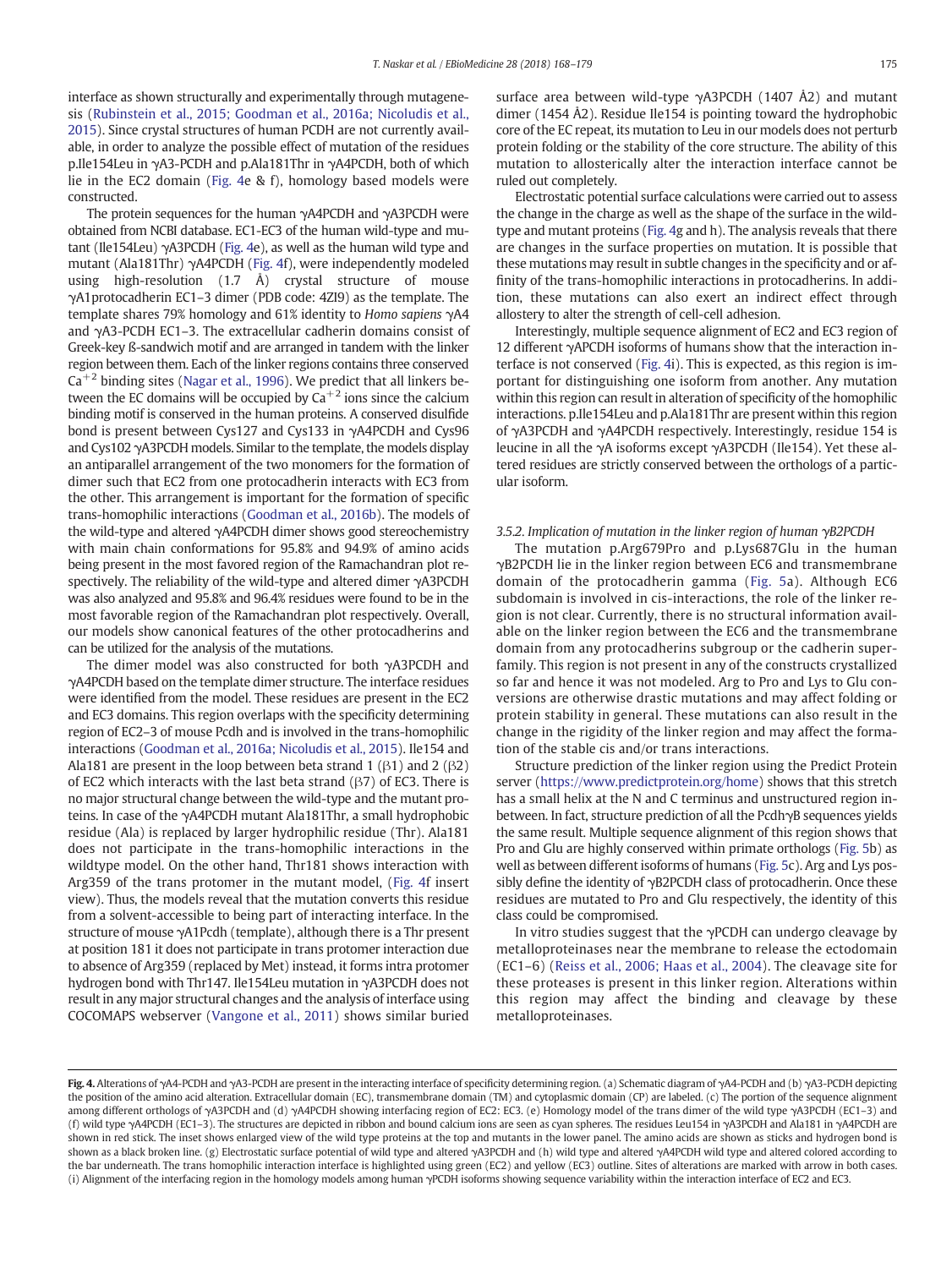

Fig. 5. Species specific isoform identity of p.Arg679Pro and p.Lys687Glu. (a) Schematic diagram of γB2PCDH depicting the position of the amino acid alteration. Extracellular domain (EC), transmembrane domain (TM) and cytoplasmic domain (CD) are labeled. (b) Multiple sequence alignment among the loop region of γB2PCDH primate orthologs showing human specific variations by arrows. (c) Multiple sequence alignment of loop region connecting EC6 and TM domain of human γB2PCDH among different isoforms. Altered residues are shown with arrow.

#### 4. Discussion

In this study, by using two complementary genome analysis methods, we have identified a set of 17 single nucleotide polymorphisms on chr5q31.3 comprising the *PCDHG* gene cluster along with *TAF7*, *PCDH1* and *ARHGAP26* as co-segregating with dyslexia in an autosomal dominant manner (Figs. 1 & 2).

All the identified *PCDHG* variants that co-segregated with dyslexia are present in the variable exons which encode extracellular domain. It is noteworthy that extracellular domains, especially EC2 and EC3 domains of γ-PCDH are enriched with positively selected codons, probably responsible for remarkable diversity required for neuronal connections in the brain (Wu, 2005). The most striking observation was that the seven identified variants including the four non-synonymous changes, associated with dyslexia are ancestral and while their non-risk counterparts are preponderant in humans (Fig. 3). Especially, the presence of dyslexia associated variants in Neanderthal genome, provide an important indication regarding the specific cognitive attributes of modern humans. So far, the only other gene where the risk associated ancestral variants are linked to a speech related disorder is *FOXP2*, a transcription factor, expressed in the basal ganglia (Scharff and Petri, 2011). Of the non-synonymous ancestral variants identified in our study, the p. Ile154Leu and p.Ala181Thr are present in the EC2: EC3 transhomophilic interaction interface (Fig. 4e & 4f) and our modelling study indicate a remarkable interaction specificity where a single allelic change can perturb homophilic interactions and hence the interacting network (Fig. 4f). The change in charge distribution, as well as shape of the surface for Ile154Leu and Ala181Thr, could also affect the specificity and/or affinity of the trans-homophilic interaction of protocadherins (Fig. 4g & 4h). Interestingly Ile154 is present in the interaction specific recognition domain of human γA3PCDH and might be important in conferring species specific isoform identity of the recognition region (Fig. 4c & 4i). These results reinforce the unique specificity of protocadherin gamma and their importance in building and maintaining the precise neuronal connection in the brain. By combining modelling studies and sequence analysis we suggest a role for human specific residues in the evolution of more exquisite levels of class specific interactions.

We also made similar observations in γBPCDH with respect to p. Arg679Pro and p.Lys687Glu variants. In this case, presence of the alternate alleles (Pro and Glu) which are conserved throughout γB-PCDH paralogs (Fig. 5c) as well non-human primate orthologs (Fig. 5b), could compromise the species specific isoform identity of these variations in γB2-PCDH. The p.Arg679Pro and p.Lys687Glu alterations are present in the linker region between EC6 and transmembrane domain of γB2PCDH, which is probably the metalloprotease ADAM10 recognition site. Ectodomain shedding by ADAM10 followed by γ-secretase mediated proteolysis (Reiss et al., 2006, Haas et al., 2004) regulates the downstream signaling pathway involving adhesion kinases FAK, Pyk2, PKC, MARCKs and Rho GTPases that ultimately promote dendritic arborization (Suo et al., 2012; Garrett et al., 2012; Molumby et al., 2016). Thus the variations that predominantly present on the extracellular domain of γPCDH, could generate distinct yet diverse malfunctions of the entire sub-cellular ensemble associated with the γPCDH molecular cascade, which could ultimately affect in neuronal circuit formation.

Learning to read is a complex process and requires an organized coordination and accurate, rapid and timely integration of different neural systems relevant to cognitive and sensory process. The fundamental functions of information acquisition and processing by the brain necessitates the correct wiring of neural circuitry during development (Stiles and Jernigan, 2010). Functional neural circuit construction requires a specific and organized regulation of cell-cell interactions in almost at all developmental stages, including neuronal differentiation, neuronal migration, axon outgrowth, dendrite arborization and synapse formation and stabilization (Tau and Peterson, 2010; Weiner et al., 2013). Cell-cell recognition through cell adhesion molecules is central to establishing this coordination; as cell-type specific surface molecules provide unique cellular surface identities and molecular diversity through their extracellular interactions that ultimately determine the formation of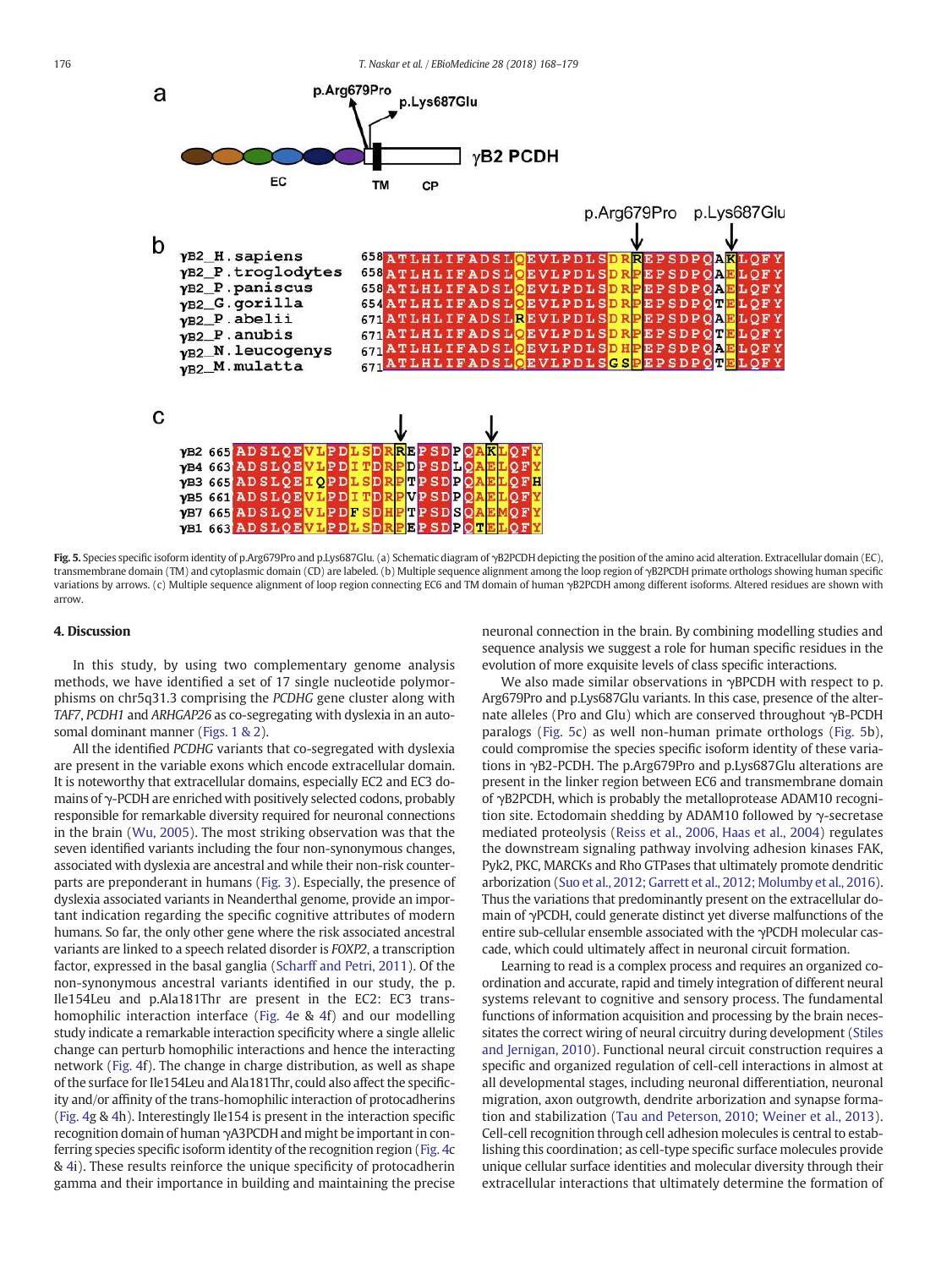precise neural circuitry (Takeichi, 2007; Shapiro and Colman, 1999). Any mistake, error or mutation that leads to the formation of incorrect or altered neuronal connections can result in a number of neurodevelopmental disorders. Protocadherins are the largest cell adhesion proteins and γPCDH act as neural glue and play important roles in formation and maintenance of the neural circuit (Hasegawa et al., 2017; Weiner et al., 2013). The regulation of the gene expression of these large cluster proteins (PCDH) is underlying in the two CTCF/cohesion mediated chromatin contact domains (CCD) named  $\alpha$  and  $\beta/\gamma$ domain. These two domains are enriched with several CTCF binding sites (CBS). The expression of each *PCDH* gene isoform is regulated by the convergent oriented CTCF binding site (CBS) that form loops between the promoters and enhancers (Guo et al., 2015). The identified non coding variants rs7730, rs13359820 and rs10491311 are located within the beta/gamma topological domain and therefore might affect the gene expression of any members of *PCDHG* gene cluster. This prediction could explain the significant e-QTL effect of these three non-coding variants on *PCDHGA1* gene expression (Fig. S3, Table S5). Another variation rs153149 is present within the CTCF binding site and would be predicted to involve to the regulation of gene *GNPDA1*. Therefore, all these identified non-coding and coding variations could affect the action of different genes both at the level of gene expression and protein interaction.

KA25, the family we have studied, appears to have a highly susceptible genetic background of chr5q31.3 for developing dyslexia. The identified amino acid alterations may not generate any drastic differences but their consequent changes could affect the connectivity of the brain. This is in concordance with dyslexia being more a result of quantitative changes that affect the ability to read effectively rather than a severe neurodevelopmental anomaly.

Therefore, considering the important associations of *PCDHG* with neurodevelopment, a substantial interpretation of this study may be that the presence of all the alternative forms collectively morph the genomic landscape to exert a combinatorial phenotype that manifests as dyslexia. Notwithstanding the highly conserved nature of the *PCDHG* gene, the observed variations support the presumption that the identified variations follow a co-evolutionary pattern with the evolution of the brain itself within the primate lineage and endow humans with the unique advantage in the process of reading. We conclude that such lineage specificity might underlie evolutionary changes in the human lineage integral to the development of neuronal networks essential for reading which is a cognitive skill unique to humans. Therefore, our results suggest a potential link between *PCDHG* with reading and highlight an essential relevance in unraveling the genetic bias that leads to the development of skill reading.

#### Acknowledgement

Authors wish to sincerely acknowledge all the members of KA25 family and all the participants who took part in this study. We thank P. Manish, Kate Curawala, Rakshit Chaudhary, Shiraz Irani and Dr. Sorab N. Dalal for their help in successfully accomplishing this study. We acknowledge CSIR-Institute of Genomics and Integrative Biology (IGIB), India for next generation sequencing assistance and computational facility support. We thank Arnab Choudhury for critical manuscript editing and figure preparation.

#### Funding and Support

This work was supported by core grant of National Brain Research Center (NBRC), India and JC Bose fellowship of SS from the Department of Science and Technology (DST), India. Authors acknowledge Indian Council of Medical Research (ICMR), India for providing Senior Research Fellowship to TN, DST- INSPIRE fellowship to PB and Council of Scientific and Industrial Research (CSIR), India fellowship to BP. Funding agency has no role in manuscript preparation. The organizational and

infrastructural supports of the participating institutions are gratefully acknowledged.

#### Conflicts of Interest

The authors declare no conflict of interest related to this work.

# Authors' Contribution

SS and NCS conceived and directed the study. MM and MF coordinated exome sequencing and SNP array experiments where TN and RK performed the experiments. Data analysis was performed by TN and MF. DJ and PB directed and performed the molecular modelling of the study as well prepared figures for the same. NCS, MK, RM coordinated and performed the behavioral assessment. TN, SS, MM, DJ, PB, SSG and NCS wrote the manuscript. TN, SD and BP have done the bioinformatics analysis. All the analysis and results were discussed with all the authors and they have approved the final manuscript.

#### Appendix A. Supplementary data

Supplementary data to this article can be found online at https://doi. org/10.1016/j.ebiom.2017.12.031.

#### References

- Anitha, A., Thanseem, I., Nakamura, K., Yamada, K., Iwayama, Y., Toyota, T., Iwata, Y., Suzuki, K., Sugiyama, T., Tsujii, M., Yoshikawa, T., Mori, N., 2013. Protocadherin α (PCDHA) as a novel susceptibility gene for autism. J. Psychiatry Neurosci. 38 (3): 192–198. https://doi.org/10.1503/jpn.120058.
- Chen, W., Maniatis, T., 2013. Clustered protocadherins. Development 140 (16): 3297–3302. https://doi.org/10.1242/dev.090621.
- Cooper, S., Jontes, J., Sotomayor, M., 2016. Structural determinants of adhesion by Protocadherin-19 and implications for its role in epilepsy. eLife 5. https://doi.org 10.7554/eLife.18529.
- DeLano, W.L., 2002. Unraveling hot spots in binding interfaces: progress and challenges. Curr. Opin. Struct. Biol. 12 (1):14–20. https://doi.org/10.1016/S0959-440X(02) 00283-X.
- Einarsdottir, E., Svensson, I., Darki, F., Peyrard-Janvid, M., Lindvall, J., Ameur, A., Jacobsson, C., Klingberg, T., Kere, J., Matsson, H., 2015. Mutation in CEP63 co-segregating with developmental dyslexia in a Swedish family. Hum. Genet. 134 (11−12): 1239–1248. https://doi.org/10.1007/s00439-015-1602-1.
- Emsley, P., Cowtan, K., 2004. Coot: model-building tools for molecular graphics. Acta Crystallogr. D Biol. Crystallogr. 60 (12):2126–2132. https://doi.org/10.1107/ S0907444904019158.
- Fisher, S., Francks, C., Marlow, A., MacPhie, I., Newbury, D., Cardon, L., Ishikawa-Brush, Y., Richardson, A., Talcott, J., Gayán, J., Olson, R., Pennington, B., Smith, S., DeFries, J., Stein, J., Monaco, A., 2002. Independent genome-wide scans identify a chromosome 18 quantitative-trait locus influencing dyslexia. Nat. Genet. 30 (1):86–91. https://doi. org/10.1038/ng792.
- Galaburda, A., Kemper, T., 1979. Cytoarchitectonic abnormalities in developmental dyslexia: a case study. Ann. Neurol. 6 (2):94–100. https://doi.org/10.1002/ ana.410060203.
- Galaburda, A., Sherman, G., Rosen, G., Aboitiz, F., Geschwind, N., 1985. Developmental dyslexia: four consecutive patients with cortical anomalies. Ann. Neurol. 18 (2): 222–233. https://doi.org/10.1002/ana.410180210.
- Garrett, A., Schreiner, D., Lobas, M., Weiner, J., 2012. γ-Protocadherins control cortical dendrite arborization by regulating the activity of a FAK/PKC/MARCKS signaling pathway. Neuron 74 (2):269–276. https://doi.org/10.1016/j.neuron.2012.01.028.
- Gegonne, A., Weissman, J., Zhou, M., Brady, J., Singer, D., 2006. TAF7: a possible transcription initiation check-point regulator. Proc. Natl. Acad. Sci. U. S. A. 103 (3):602–607. https://doi.org/10.1073/pnas.0510031103.
- Goodman, K., Rubinstein, R., Thu, C., Bahna, F., Mannepalli, S., Ahlsén, G., Rittenhouse, C., Maniatis, T., Honig, B., Shapiro, L., 2016a. Structural basis of diverse homophilic recognition by clustered α- and β-protocadherins. Neuron 90 (4):709–723. https://doi. org/10.1016/j.neuron.2016.04.004.
- Goodman, K., Rubinstein, R., Thu, C., Mannepalli, S., Bahna, F., Ahlsén, G., Rittenhouse, C., Maniatis, T., Honig, B., Shapiro, L., 2016b. γ-Protocadherin structural diversity and functional implications. eLife 5. https://doi.org/10.7554/eLife.20930.001.
- Gouet, P., Courcelle, E., Stuart, D., Metoz, F., 1999. ESPript: analysis of multiple sequence alignments in PostScript. Bioinformatics 15 (4):305–308. https://doi.org/10.1093/ bioinformatics/15.4.305.
- GTEx Consortium, 2017. Genetic effects on gene expression across human tissues. Nature 550 (7675):204–213. https://doi.org/10.1038/nature24277.
- Guo, Y., Xu, Q., Canzio, D., Shou, J., Li, J., Gorkin, D., Jung, I., Wu, H., Zhai, Y., Tang, Y., Lu, Y., Wu, Y., Jia, Z., Li, W., Zhang, M., Ren, B., Krainer, A., Maniatis, T., Wu, Q., 2015. CRISPR inversion of CTCF sites alters genome topology and enhancer/promoter function. Cell 162 (4):900–910. https://doi.org/10.1016/j.cell.2015.07.038.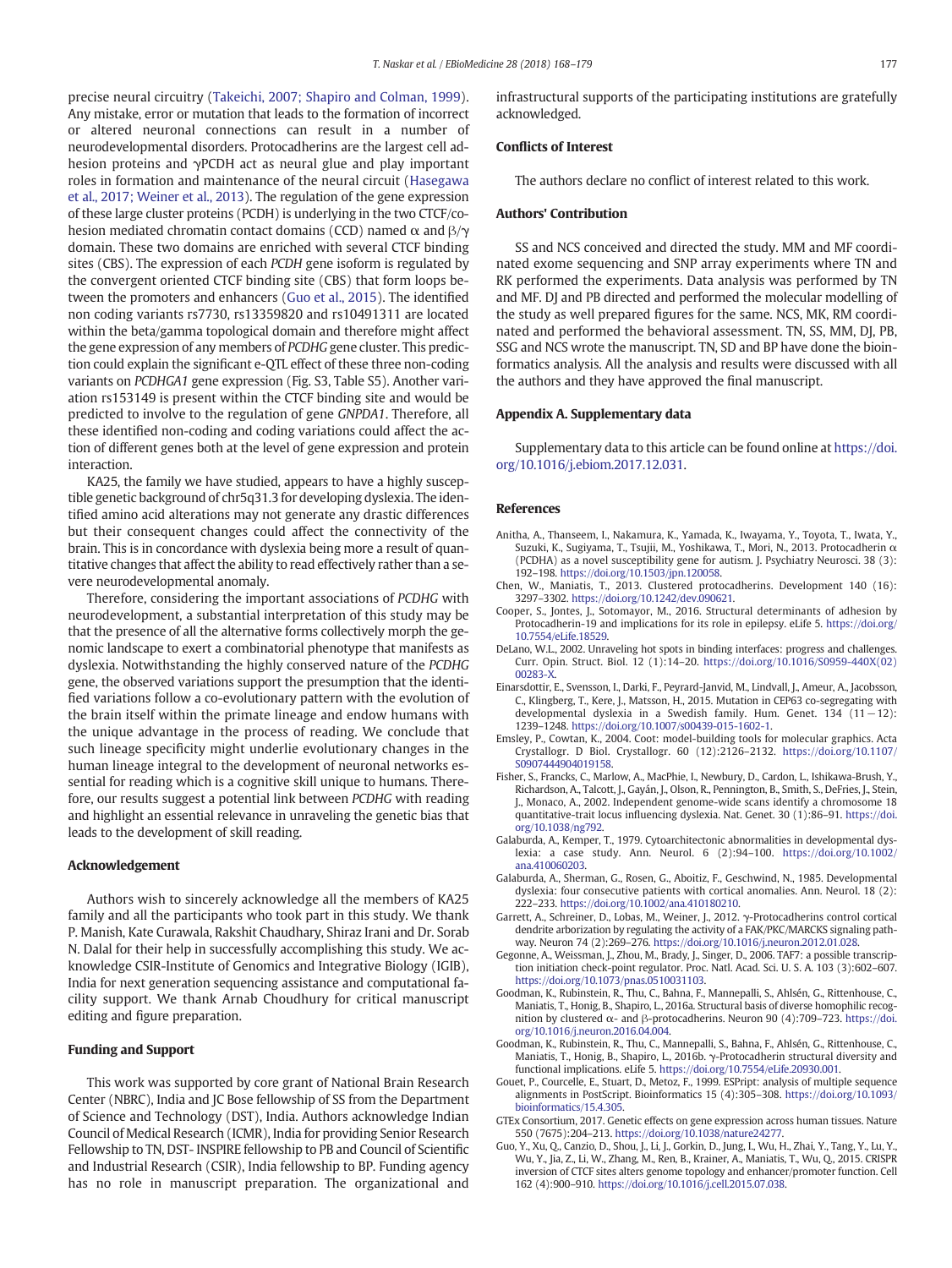- Haas, I., Frank, M., Veron, N., Kemler, R., 2004. Presenilin-dependent processing and nuclear function of protocadherins. J. Biol. Chem. 280 (10):9313–9319. https://doi.org/ 10.1074/jbc.M412909200.
- Hannula-Jouppi, K., Kaminen-Ahola, N., Taipale, M., Eklund, R., Nopola-Hemmi, J., Kääriäinen, H., Kere, J., 2005. The axon guidance receptor gene ROBO1 is a candidate gene for developmental dyslexia. PLoS Genet. 1 (4):0467–0474. https://doi.org/ 10.1371/journal.pgen.0010050.
- Hasegawa, S., Kobayashi, H., Kumagai, M., Nishimaru, H., Tarusawa, E., Kanda, H., Sanbo, M., Yoshimura, Y., Hirabayashi, M., Hirabayashi, T., Yagi, T., 2017. Clustered protocadherins are required for building functional neural circuits. Front. Mol. Neurosci. 10. https://doi.org/10.3389/fnmol.2017.00114.
- Hoeft, F., Meyler, A., Hernandez, A., Juel, C., Taylor-Hill, H., Martindale, J., McMillon, G., Kolchugina, G., Black, J., Faizi, A., Deutsch, G., Siok, W., Reiss, A., Whitfield-Gabrieli, S., Gabrieli, J., 2007. Functional and morphometric brain dissociation between dyslexia and reading ability. Proc. Natl. Acad. Sci. U. S. A. 104 (10):4234–4239. https:// doi.org/10.1073/pnas.0609399104.
- Jiang, Y., Loh, Y., Rajarajan, P., Hirayama, T., Liao, W., Kassim, B., Javidfar, B., Hartley, B., Kleofas, L., Park, R., Labonte, B., Ho, S., Chandrasekaran, S., Do, C., Ramirez, B., Peter, C., CW, J., Safaie, B., Morishita, H., Roussos, P., Nestler, E., Schaefer, A., Tycko, B., Brennand, K., Yagi, T., Shen, L., Akbarian, S., 2017. The methyltransferase SETDB1 regulates a large neuron-specific topological chromatin domain. Nat. Genet. 49 (8): 1239–1250. https://doi.org/10.1038/ng.3906.
- Kim, S., Mo, J., Han, S., Choi, S., Han, S., Moon, B., Rhyu, I., Sun, W., Kim, H., 2010. The expression of non-clustered protocadherins in adult rat hippocampal formation and the connecting brain regions. Neuroscience 170 (1):189–199. https://doi.org/10.1016/j. neuroscience.2010.05.027.
- Kostadinov, D., Sanes, J., 2015. Protocadherin-dependent dendritic self-avoidance regulates neural connectivity and circuit function. eLife 4. https://doi.org/10.7554/ eLife.08964.
- Krishnan, S., Watkins, K., Bishop, D., 2016. Neurobiological basis of language learning difficulties. Trends Cogn. Sci. 20 (9):701–714. https://doi.org/10.1016/j.tics.2016.06.012.
- Langmead, B., Salzberg, S., 2012. Fast gapped-read alignment with Bowtie 2. Nat. Methods 9 (4):357–359. https://doi.org/10.1038/nmeth.1923.
- Li, H., Handsaker, B., Wysoker, A., Fennell, T., Ruan, J., Homer, N., Marth, G., Abecasis, G., Durbin, R., 2009. The sequence alignment/map format and SAMtools. Bioinformatics 25 (16):2078–2079. https://doi.org/10.1093/bioinformatics/btp352.
- Lucken-Ardjomande Hasler, S., Vallis, Y., Jolin, H., McKenzie, A., McMahon, H., 2014. GRAF1a is a brain-specific protein that promotes lipid droplet clustering and growth, and is enriched at lipid droplet junctions. J. Cell Sci. 127 (21):4602–4619. https://doi. org/10.1242/jcs.147694.
- Mascheretti, S., Facoetti, A., Giorda, R., Beri, S., Riva, V., Trezzi, V., Cellino, M., Marino, C., 2015. GRIN2B mediates susceptibility to intelligence quotient and cognitive impairments in developmental dyslexia. Psychiatr. Genet. 25 (1):9–20. https://doi.org/ 10.1097/YPG.0000000000000068.
- Mascheretti, S., De Luca, A., Trezzi, V., Peruzzo, D., Nordio, A., Marino, C., Arrigoni, F., 2017. Neurogenetics of developmental dyslexia: from genes to behavior through brain neuroimaging and cognitive and sensorial mechanisms. Transl. Psychiatry 7 (1), e987. https://doi.org/10.1038/tp.2016.240.
- Meng, H., Smith, S., Hager, K., Held, M., Liu, J., Olson, R., Pennington, B., DeFries, J., Gelernter, J., O'Reilly-Pol, T., Somlo, S., Skudlarski, P., Shaywitz, S., Shaywitz, B., Marchione, K., Wang, Y., Paramasivam, M., LoTurco, J., Page, G., Gruen, J., 2005. DCDC2 is associated with reading disability and modulates neuronal development in the brain. Proc. Natl. Acad. Sci. U. S. A. 102 (47):17053–17058. https://doi.org/ 10.1073/pnas.0508591102.
- Miller, J., Ding, S., Sunkin, S., Smith, K., Ng, L., Szafer, A., Ebbert, A., Riley, Z., Royall, J., Aiona, K., Arnold, J., Bennet, C., Bertagnolli, D., Brouner, K., Butler, S., Caldejon, S., Carey, A., Cuhaciyan, C., Dalley, R., Dee, N., Dolbeare, T., Facer, B., Feng, D., Fliss, T., Gee, G., Goldy, J., Gourley, L., Gregor, B., Gu, G., Howard, R., Jochim, J., Kuan, C., Lau, C., Lee, C., Lee, F., Lemon, T., Lesnar, P., McMurray, B., Mastan, N., Mosqueda, N., Naluai-Cecchini, T., Ngo, N., Nyhus, J., Oldre, A., Olson, E., Parente, J., Parker, P., Parry, S., Stevens, A., Pletikos, M., Reding, M., Roll, K., Sandman, D., Sarreal, M., Shapouri, S., Shapovalova, N., Shen, E., Sjoquist, N., Slaughterbeck, C., Smith, M., Sodt, A., Williams, D., Zöllei, L., Fischl, B., Gerstein, M., Geschwind, D., Glass, I., Hawrylycz, M., Hevner, R., Huang, H., Jones, A., Knowles, J., Levitt, P., Phillips, J., Šestan, N., Wohnoutka, P., Dang, C., Bernard, A., Hohmann, J., Lein, E., 2014. Transcriptional landscape of the prenatal human brain. Nature 508 (7495):199–206. https://doi.org/ 10.1038/nature13185.
- Mogasale, V.V., Patil, V., Patil, N., Mogasale, V., 2012. Prevalence of specific learning disabilities among primary school children in a south Indian city. Ind. J. Pediatr. 79 (3):342–347. https://doi.org/10.1007/s12098-011-0553-3.
- Molumby, M., Keeler, A., Weiner, J., 2016. Homophilic protocadherin cell-cell interactions promote dendrite complexity. Cell Rep. 15 (5):1037–1050. https://doi.org/10.1016/j. celrep.2016.03.093.
- Nagar, B., Overduin, M., Ikura, M., Rini, J., 1996. Structural basis of calcium-induced Ecadherin rigidification and dimerization. Nature 380 (6572):360–364. https://doi. org/10.1038/380360a0.
- Nicoludis, J., Lau, S., Schärfe, C., Marks, D., Weihofen, W., Gaudet, R., 2015. Structure and sequence analyses of clustered protocadherins reveal antiparallel interactions that mediate homophilic specificity. Structure 23 (11):2087–2098. https://doi.org/ 10.1016/j.str.2015.09.005.
- Notredame, C., Higgins, D., Heringa, J., 2000. T-coffee: a novel method for fast and accurate multiple sequence alignment 1 1Edited by J. Thornton. J. Mol. Biol. 302 (1):205–217. https://doi.org/10.1006/jmbi.2000.4042.
- Paracchini, S., Thomas, A., Castro, S., Lai, C., Paramasivam, M., Wang, Y., Keating, B., Taylor, J., Hacking, D., Scerri, T., Francks, C., Richardson, A., Wade-Martins, R., Stein, J., Knight, J., Copp, A., LoTurco, J., Monaco, A., 2006. The chromosome 6p22 haplotype associated

with dyslexia reduces the expression of KIAA0319, a novel gene involved in neuronal migration. Hum. Mol. Genet. 15 (10):1659–1666. https://doi.org/10.1093/hmg/ddl089.

- Patel, R., Jain, M., 2012. NGS QC toolkit: a toolkit for quality control of next generation sequencing data. PLoS One 7 (2):e30619. https://doi.org/10.1371/journal. pone.0030619.
- Paulesu, E., Frith, U., Snowling, M., Gallagher, A., Morton, J., Frackowiak, R., Frith, C., 1996. Is developmental dyslexia a disconnection syndrome? Brain 119 (1):143–157. https://doi.org/10.1093/brain/119.1.143.
- Paulesu, E., Danelli, L., Berlingeri, M., 2014. Reading the dyslexic brain: multiple dysfunctional routes revealed by a new meta-analysis of PET and fMRI activation studies. Front. Hum. Neurosci. 8. https://doi.org/10.3389/fnhum.2014.00830.
- Peter, B., Raskind, W.H., Matsushita, M., Lisowski, M., Vu, T., Berninger, V., Wijsman, E., Brkanac, Z., 2011. Replication of CNTNAP2 association with nonword repetition and support for FOXP2 association with timed reading and motor activities in a dyslexia family sample. J. Neurodev. Disord. 3 (1):39–49. https://doi.org/10.1007/s11689- 010-9065-0.
- Peterson, R., Pennington, B., 2015. Developmental dyslexia. Annu. Rev. Clin. Psychol. 11 (1):283–307. https://doi.org/10.1146/annurev-clinpsy-032814-112842.
- Pirinen, M., Lappalainen, T., Zaitlen, N., Dermitzakis, E., Donnelly, P., McCarthy, M., Rivas, M., 2015. Assessing allele-specific expression across multiple tissues from RNA-seq read data. Bioinformatics 31 (15):2497–2504. https://doi.org/10.1093/bioinformatics/btv074.
- Prüfer, K., de Filippo, C., Grote, S., Mafessoni, F., Korlević, P., Hajdinjak, M., Vernot, B., Skov, L., Hsieh, P., Peyrégne, S., Reher, D., Hopfe, C., Nagel, S., Maricic, T., Fu, Q., Theunert, C., Rogers, R., Skoglund, P., Chintalapati, M., Dannemann, M., Nelson, B., Key, F., Rudan, P., Kućan, Ž., Gušić, I., Golovanova, L., Doronichev, V., Patterson, N., Reich, D., Eichler, E., Slatkin, M., Schierup, M., Andrés, A., Kelso, J., Meyer, M., Pääbo, S., 2017. A highcoverage Neandertal genome from Vindija Cave in Croatia. Science 358 (6363): 655–658. https://doi.org/10.1126/science.aao1887.
- Raven, J., 2000. The Raven's progressive matrices: change and stability over culture and time. Cogn. Psychol. 41 (1):1–48. https://doi.org/10.1006/cogp.1999.0735.
- Redies, C., Heyder, J., Kohoutek, T., Staes, K., Van Roy, F., 2008. Expression of protocadherin-1 (Pcdh1) during mouse development. Dev. Dyn. 237 (9): 2496–2505. https://doi.org/10.1002/dvdy.21650.
- Reiss, K., Maretzky, T., Haas, I., Schulte, M., Ludwig, A., Frank, M., Saftig, P., 2006. Regulated ADAM10-dependent ectodomain shedding of γ-protocadherin C3 modulates cell-cell adhesion. J. Biol. Chem. 281 (31):21735–21744. https://doi.org/10.1074/jbc. M602663200.
- Roeske, D., Ludwig, K., Neuhoff, N., Becker, J., Bartling, J., Bruder, J., Brockschmidt, F., Warnke, A., Remschmidt, H., Hoffmann, P., Müller-Myhsok, B., Nöthen, M., Schulte-Körne, G., 2011. First genome-wide association scan on neurophysiological endophenotypes points to trans-regulation effects on SLC2A3 in dyslexic children. Mol. Psychiatry 16 (1):97–107. https://doi.org/10.1038/mp.2009.102.
- Rubinstein, R., Thu, C., Goodman, K., Wolcott, H., Bahna, F., Mannepalli, S., Ahlsen, G., Chevee, M., Halim, A., Clausen, H., Maniatis, T., Shapiro, L., Honig, B., 2015. Molecular logic of neuronal self-recognition through protocadherin domain interactions. Cell 163 (3):629–642. https://doi.org/10.1016/j.cell.2015.09.026.
- Scharff, C., Petri, J., 2011. Evo-devo, deep homology and FoxP2: implications for the evolution of speech and language. Phil. Trans. R. Soc. B Biol. Sci. 366 (1574):2124–2140. https://doi.org/10.1098/rstb.2011.0001.
- Schreiner, D., Weiner, J., 2010. Combinatorial homophilic interaction between -protocadherin multimers greatly expands the molecular diversity of cell adhesion. Proc. Natl. Acad. Sci. U. S. A. 107 (33):14893–14898. https://doi.org/10.1073/ pnas.1004526107.
- Schumacher, J., Hoffmann, P., Schmal, C., Schulte-Korne, G., Nothen, M., 2007. Genetics of dyslexia: the evolving landscape. J. Med. Genet. 44 (5):289–297. https://doi.org/ 10.1136/jmg.2006.046516.
- Shapiro, L., Colman, D., 1999. The diversity of cadherins and implications for a synaptic adhesive code in the CNS. Neuron 23 (3):427–430. https://doi.org/10.1016/S0896- 6273(00)80796-5.
- Shaywitz, S., Gruen, J., Shaywitz, B., 2007. Management of dyslexia, its rationale, and underlying neurobiology. Pediatr. Clin. N. Am. 54 (3):609–623. https://doi.org/10.1016/ j.pcl.2007.02.013.
- Skeide, M., Kirsten, H., Kraft, I., Schaadt, G., Müller, B., Neef, N., Brauer, J., Wilcke, A., Emmrich, F., Boltze, J., Friederici, A., 2015. Genetic dyslexia risk variant is related to neural connectivity patterns underlying phonological awareness in children. NeuroImage 118:414–421. https://doi.org/10.1016/j.neuroimage.2015.06.024.
- Stiles, J., Jernigan, T., 2010. The basics of brain development. Neuropsychol. Rev. 20 (4): 327–348. https://doi.org/10.1007/s11065-010-9148-4.
- Suo, L., Lu, H., Ying, G., Capecchi, M., Wu, Q., 2012. Protocadherin clusters and cell adhesion kinase regulate dendrite complexity through Rho GTPase. J. Mol. Cell Biol. 4 (6):362–376. https://doi.org/10.1093/jmcb/mjs034.
- Takeichi, M., 2007. The cadherin superfamily in neuronal connections and interactions. Nat. Rev. Neurosci. 8 (1):11–20. https://doi.org/10.1038/nrn2043.
- Tapia-Paez, I., Tammimies, K., Massinen, S., Roy, A., Kere, J., 2008. The complex of TFII-I, PARP1, and SFPQ proteins regulates the DYX1C1 gene implicated in neuronal migra-
- tion and dyslexia. FASEB J. 22 (8):3001–3009. https://doi.org/10.1096/fj.07-104455. Tau, G., Peterson, B., 2010. Normal development of brain circuits.
- Neuropsychopharmacology 35 (1):147–168. https://doi.org/10.1038/npp.2009.115. Vangone, A., Spinelli, R., Scarano, V., Cavallo, L., Oliva, R., 2011. COCOMAPS: a web application to analyze and visualize contacts at the interface of biomolecular complexes.
- Bioinformatics 27 (20):2915–2916. https://doi.org/10.1093/bioinformatics/btr484. Veerappa, A., Saldanha, M., Padakannaya, P., Ramachandra, N., 2013. Genome-wide copy number scan identifies disruption of PCDH11X in developmental dyslexia. Am.
- J. Med. Genet. B Neuropsychiatr. Genet. 162 (8):889–897. https://doi.org/10.1002/ ajmg.b.32199.